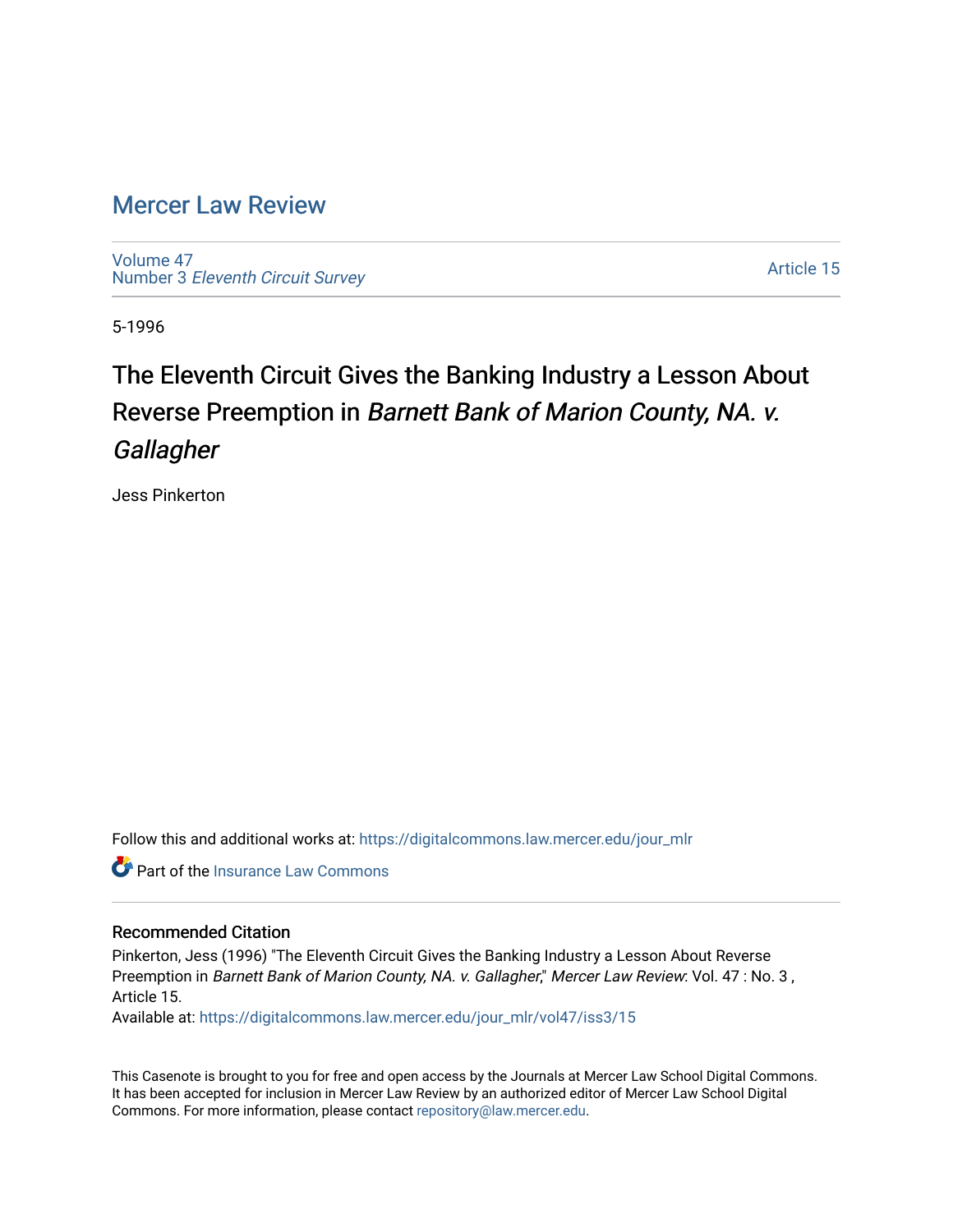## **The Eleventh Circuit Gives the Banking Industry a Lesson About Reverse Preemption in** *Barnett Bank of Marion County, NA. v. Gallagher*

Recently, in *Barnett Bank of Marion County, N.A. v. Gallagher,'* the United States Court of Appeals for the Eleventh Circuit was presented with the question of whether Florida's prohibition against affiliations between banks and insurance agents was protected from preemption **by** the McCarran-Ferguson Act.<sup>2</sup> The appellant, Barnett Marion, is a subsidiary of Barnett Banks, Inc., the largest bank holding company centered in Florida? Barnett Marion maintains its principal place of business in Ocala, Florida; however, it owns and operates a branch in Belleview, Florida, a locality where the population is less than five thousand.4 On October **18, 1993,** Barnett Marion purchased Linda Clifford Insurance, Inc. from Linda K. Clifford in Belleview.<sup>5</sup> That same day, Barnett Marion sought a declaration asking that they be allowed to market insurance to customers throughout the State of Florida from the branch office." Barnett requested the declaration due to two conflicting statutes. Florida maintains a statute which precludes bank subsidiaries from engaging in insurance activities.' However, 12 **U.S.C. § 92** permits

2. McCarran-Ferguson Act, **15 U.S.C.** §§ **1011-1015 (1988).**

**3.** Barnett Banks of Marion County, **N.A.** v. Gallagher, **839** F. Supp. **835,837** (M.D. Fla. **1993).**

4. 43 **F.3d** at **632.**

**5. 839** F. Supp. at **837.** The decision to purchase the company was founded on a recommendation **by** the Executive Committee of Barnett Banks, Inc. Barnett purchased the insurance company's assets including the company's name. Furthermore, Clifford's employees became employees of Barnett Banks. *Id.*

**6.** 43 **F.3d** at **633.** Specifically the bank requested the following: "Barnett Bank and, specifically Barnett Bank Belleview, is authorized and empowered **by** federal law to act as an agent for any insurance company authorized **by** the state of Florida to do business in Florida." *Id.* (quoting R1-1-7).

**7. FLA. STAT.** ch. **626.988 (1995).** The statute provides in part: "No insurance agent or solicitor **...** who is associated with, under contract with, retained **by,** owned or

**<sup>1.</sup>** 43 **F.3d 631** (11th Cir. **1995),** *cert. granted,* **116 S.** Ct. **39 (U.S.** Sept. **27, 1995)** (No. **94-1837).**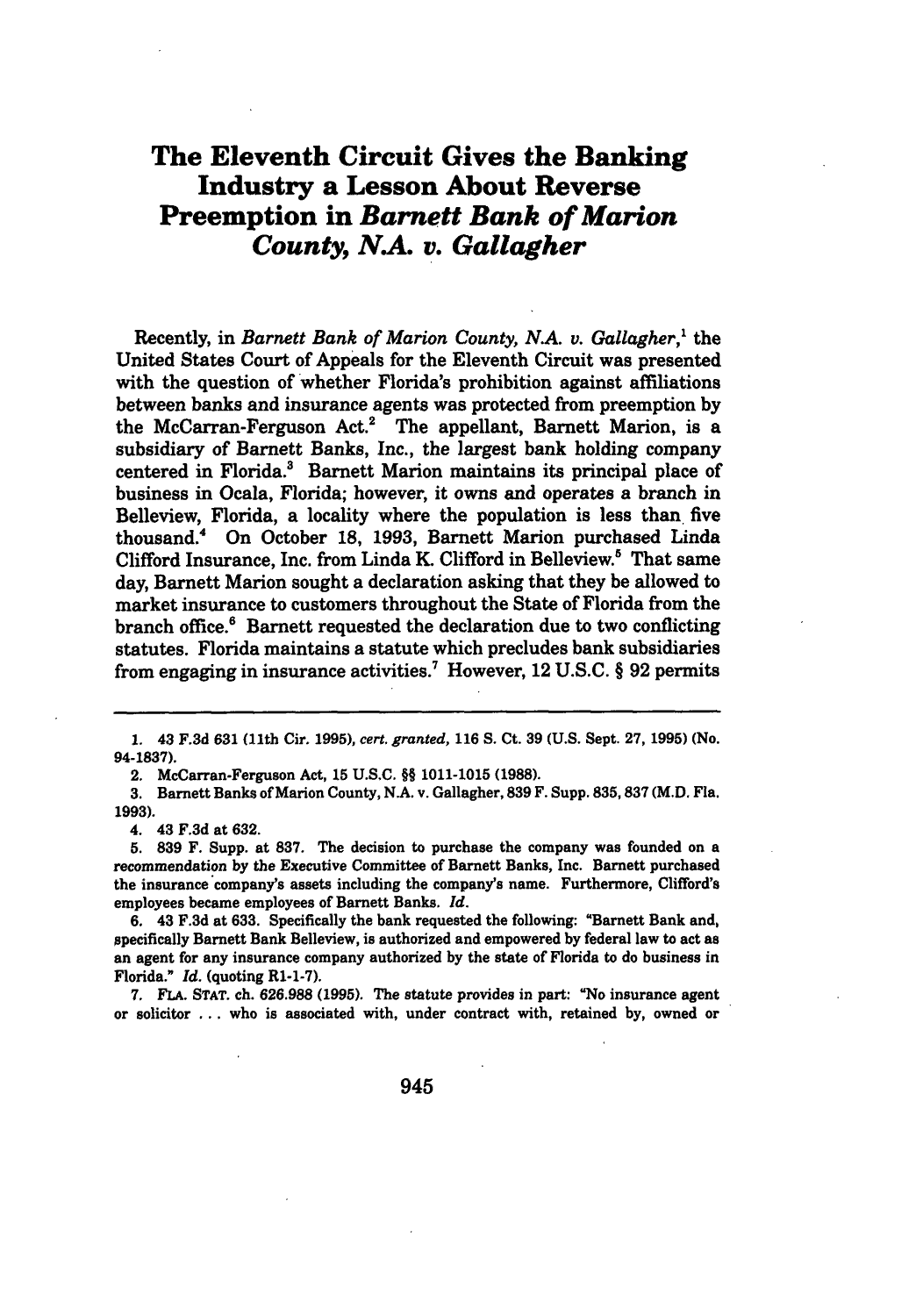national banks to act as insurance agents in towns having a population of fewer than five thousand people.<sup>8</sup> Barnett contended that the federal statute preempted the state statute, and therefore they should be allowed to act as an insurance agent for any authorized insurance company in Florida.9 On October 22, **1993,** the Florida Department of Insurance issued an Immediate Final Order mandating that Clifford and her agents discontinue all insurance activities other than selling credit disability and credit life insurance.<sup>10</sup> In response, Barnett Marion filed motions seeking either a temporary restraining order or a preliminary injunction." The United States District Court for the Middle District of Florida denied both motions and the case went to trial.<sup>12</sup> The district court looked to the McCarran-Ferguson Act.<sup>13</sup> which was enacted in 1945 to ensure that states, and not the federal government, regulate the insurance industry.<sup>14</sup> The statute creates a reverse preemption doctrine in the insurance arena whereby a state law which regulates the business of insurance is presumed to invalidate a federal law "unless the federal law specifically relates to the business of insurance."<sup>15</sup> The district court held that the Florida anti-affiliate statute is a law regulating the business of insurance and that section **92** is not a law which specifically relates to the business of insurance, and therefore the state statute does not vield to the federal statute.<sup>16</sup> The United States Court of Appeals for the Eleventh Circuit affirmed the district court's decision and declared that the district court had correctly interpreted and applied the conflicting statutes.<sup>17</sup>

In 1869, in *Paul v. Virginia*,<sup>18</sup> the United States Supreme Court held that issuing an insurance policy was not a transaction which fell under Congress's Commerce Clause powers pursuant to Article I, section 8 of the United States Constitution.<sup>19</sup> For approximately seventy-five years following this decision, Congress believed that insurance regulation was

**10.** *Id.*

- **11.** *Id.*
- 12. *Id.*
- **13. 15** U.S.C. §§ **1011-1015.**
- 14. **839** F. Supp. at **839-40.**
- **15. 15 U.S.C.** § **1012(b).**
- **16. 839** F. Supp. at 843.
- **17.** 43 **F.3d** at **637.**
- **18. 75 U.S. (8** Wall.) **168 (1868).**
- **19.** *Id.* at **183.**

controlled **by,** to any degree, directly or indirectly, or employed **by,** a financial institution, shall engage in insurance agency activities as an employee, officer, director, agent, or associate of a financial institution agency." *Id.*

**<sup>8.</sup>** 12 **U.S.C.** § **92 (1916).**

**<sup>9.</sup>** 43 **F.3d** at **633.**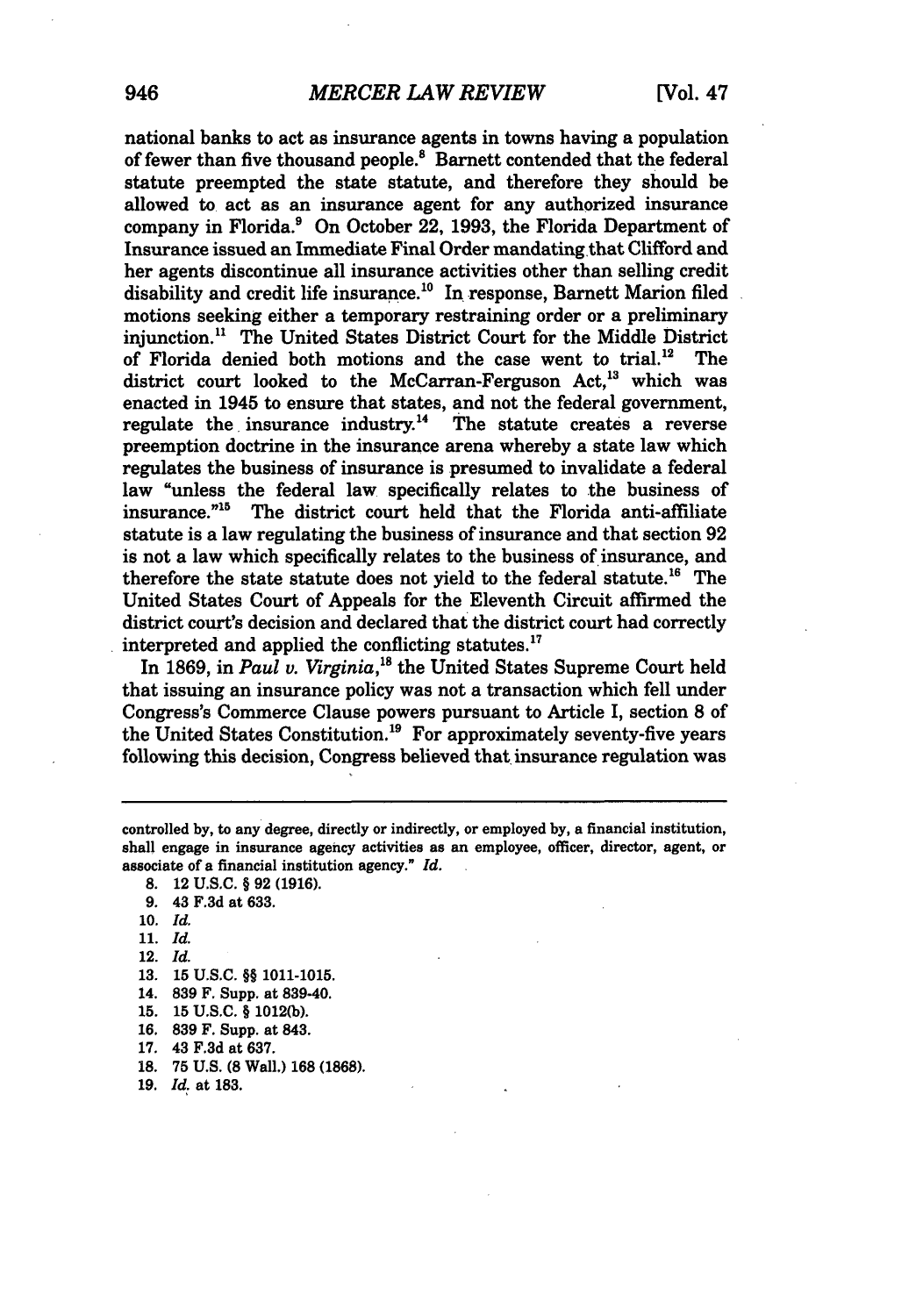beyond the scope of its power.<sup>20</sup> However, the Supreme Court started enlarging the powers of Congress under the Commerce Clause in response to the emergence of an interconnected national economy, and in 1944 the Supreme Court, in *United States v. South-Eastern Under* $writers Assn<sup>21</sup>$  held that regulation of interstate insurance activity was not beyond Congress's Commerce Clause power.<sup>22</sup> Congress responded adversely to the decision in *South-Eastern Underwriters* and within a year passed the McCarran-Ferguson Act to return the supremacy of insurance regulation to the states.<sup>23</sup> The Act's policy statement provided that "Congress hereby declares that the continued regulation and taxation by the several States of the business of insurance is in the public interest."<sup>24</sup> Section 1012 of the Act proclaimed that " $[n]$  act of Congress shall be construed to invalidate, impair, or supersede any law enacted by any State for the purpose of regulating the business of insurance, or which imposes a fee or a tax upon such business, unless such Act specifically relates to the business of insurance."<sup>25</sup> The result was the foundation of a reverse-preemption doctrine for regulating the insurance industry.<sup>26</sup> A state statute regulating the business of A state statute regulating the business of insurance would now be deemed to presumptively preempt a conflicting federal law unless the federal statute specifically related to insurance.<sup>27</sup> **A** few years later in *Prudential Insurance Co. v. Benjamin,28* the Supreme Court examined the McCarran-Ferguson Act for the first time. The Court stated that "[olbviously Congress' purpose was broadly to give support to the existing and future state systems for regulating and taxing the business of insurance."<sup>29</sup> Over the next twenty-three years, the states were given almost full authority to regulate and tax the insurance industry. However, in **1969** the Court began to permit greater federal regulation over the insurance industry. Most of the important

**<sup>20.</sup>** John **F.** Wagner, Jr., Annotation, *Supreme Court's Views as to Validity, Construction, and Application of McCarran-Ferguson Act, Concerning Regulation of Business of Insurance by State or Federal Law,* **125** L. **Ed. 2d 879 (1995).**

**<sup>21. 322</sup> U.S. 533** (1944).

<sup>22.</sup> *Id.* at **553.** The decision in this case clearly invited Congress to pass legislation specifically aimed at regulating the insurance industry. *Id.*

**<sup>23.</sup>** 43 **F.3d** at 634. In fact, at the time the court handed down its decision in *South-Eastern Underwriters,* Congress was already considering a bill exempting the insurance industry from antitrust laws. **SEC** v. National Secs., Inc., **393 U.S.** 453, 458 **(1969)** (referring to **90** Cong. **Rec. 6565** (1944)).

<sup>24.</sup> **15 U.S.C.** § **1011.**

**<sup>25,</sup>** *Id.* § **1012(b).**

**<sup>26.</sup>** 43 **F.3d** at 634.

**<sup>27.</sup>** *Id.*

**<sup>28. 328</sup> U.S.** 408 (1946).

**<sup>29.</sup>** *Id.* at 429.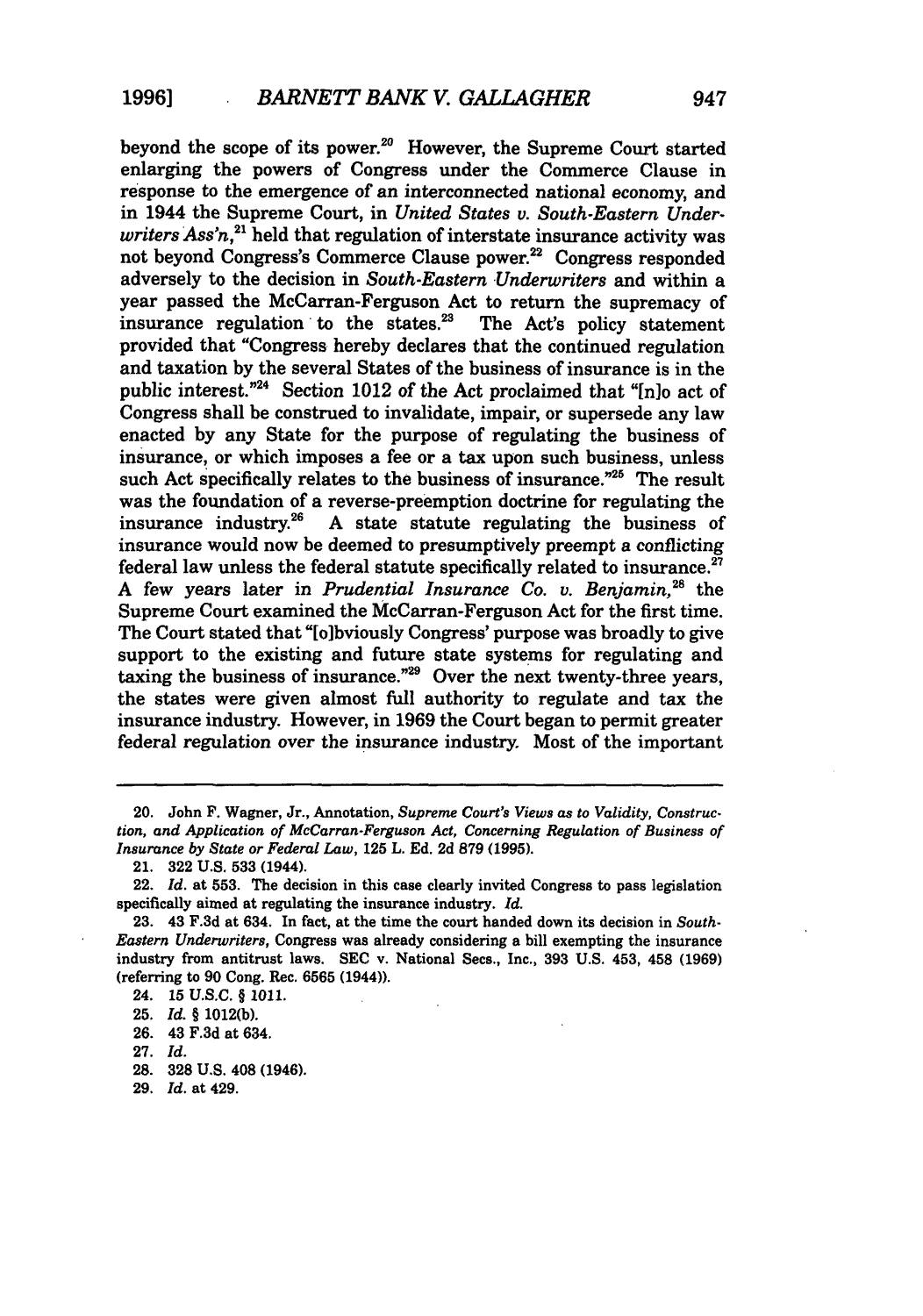cases focused on the language in section **1012(b)** of the Act-the debates centered on determining what constitutes the "business of insurance." In SEC *v. National Securities, Inc.*,<sup>30</sup> the Court dealt with the issue of whether the SEC was prohibited by the McCarran-Ferguson Act from bringing an action under the Securities Exchange Act against a shareholder of an insurance company.<sup>31</sup> The Court held that the McCarran-Ferguson Act did not prevent the SEC from bringing the action because the state statute that was involved actually dealt with securities regulation and not insurance regulation. $32$  In reaching this decision, the Court observed that statutes which were directed at protecting the relationship between the insurance company and the policyholder were laws regulating the business of insurance.<sup>33</sup> Later, in *Group Life & Health Insurance Co. v. Royal Drug Co.*<sup>34</sup> the Court attempted to clarify the meaning of the phrase business of insurance. The Supreme Court stated that one of the main factors to consider is the risk to the policyholders.35 In *United Labor Life Insurance Co. v. Pireno,36* the Supreme Court actually established specific elements to consider when construing the phrase "business of insurance." $37$  The case dealt with whether the use of a peer review committee by a chiropractic association to advise insurers as to whether charges for chiropractic services were necessary and reasonable constituted the business of insurance.<sup>38</sup> In reaching its decision that this practice was not part of the business of insurance, the Court set out three basic criteria: "[F]irst, whether the practice has the effect of transferring or spreading a policyholder's risk; second, whether the practice is an integral part of the policy relationship between the insurer and the insured; and third, whether the practice is limited to entities within the insurance industry."<sup>39</sup> More recently, the Supreme Court in *United States Department* of *Treasury v. Fabe,°* explained the relationship of these criteria to the McCarran-Ferguson Act. In *Fabe,* the Court was asked to determine whether the federal priority statute, **31** U.S.C.

**32.** *Id.* at 460.

**33.** *Id.*

**36.** 458 **U.S. 119 (1982).**

**37.** *Id.* at **129.**

**38.** *Id.* at **122-23.**

**39.** *Id.* at **129.**

40. **113 S.** Ct. 2202 **(1993).**

**<sup>30. 393</sup> U.S.** 453 **(1969).**

**<sup>31.</sup>** *Id.* at **455-57.**

<sup>34. 440</sup> **U.S. 205 (1979).**

**<sup>35.</sup>** *Id.* at 211-12. The Court stressed that the "spreading and underwriting of a policyholder's risk" are the foundations of an insurance contract. *Id.* at 211.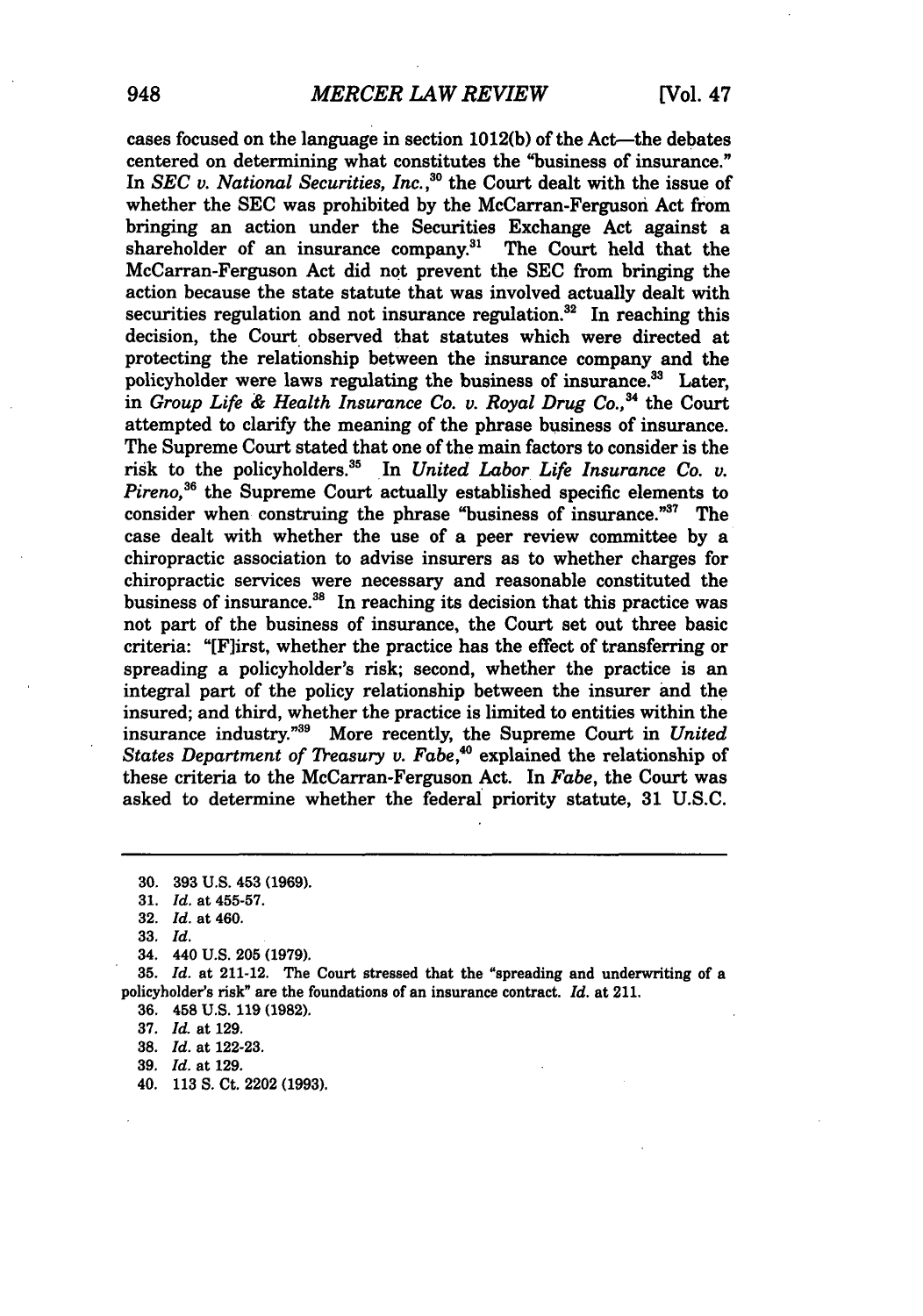§ **3713,** which establishes priority concerning bankrupt debtors' obligations, preempted an inconsistent Ohio priority statute that dealt with insolvent insurance companies. $41$  In analyzing the issue, the Court noted an important distinction between the first and second clauses of section 1012(b) of the McCarran-Ferguson Act.<sup>42</sup> According to the Court, the first clause "is not so narrowly circumscribed" as the second clause.<sup>43</sup> As a result, a less stringent standard must be applied when determining whether the state statute regulates the business of insurance. The Court went on to hold that the Ohio statute was protected from preemption due to the fact that it regulated the relationship between policyholders and the insurance company.<sup>44</sup> In a **1995** Supreme Court case, the banking industry won an important battle in its war against the insurance industry. In *NationsBank of North Carolina, N.A. v. Variable Annuity Life Insurance Co.*,<sup>45</sup> the question presented was whether national banks may act as agents for the sale of variable and fixed rate annuities.<sup>46</sup> The Supreme Court ruled that annuities are not insurance products; instead, they are investment products, and therefore banks are entitled to market and sell them under the incidental powers clause of the National Banking Act.<sup>47</sup> The holding was a major setback for the insurance industry. Recently, the Sixth Circuit also rendered a decision which pleased proponents of the banking industry. In *Owensboro National Bank v. Stephens*,<sup>48</sup> decided just one month prior to the decision in *Barnett,* the Sixth Circuit addressed whether a Kentucky statute which prohibited banks from selling insurance other than credit-related insurance was preempted by section 92.<sup>49</sup> In a split decision, the court held that section 92, which permits banks to act as insurance agents in towns of fewer than five thousand people, preempted the Kentucky statute.<sup>50</sup> The court in *Owensboro* reached its conclusion by determining that the Kentucky

- 48. 44 **F.3d 388** (6th Cir. 1994).
- 49. *Id.* at **389.**
- **50.** *Id.* at **392.**

<sup>41.</sup> *Id.* at 2204. The Ohio statute involved priority upon claims in actions to liquidate insolvent insurance companies, *Id.*

<sup>42.</sup> *Id.* at 2210.

**<sup>43,</sup>** *Id.* at **2209.**

**<sup>44.</sup>** *Id.* at 2212. The Court emphasized the rule that state laws that were created for the purpose of regulating insurance "do not yield to conflicting federal statutes unless a federal statute specifically requires otherwise." *Id.* at 2211.

<sup>45.</sup> **115 S.** Ct. **810 (1995).**

<sup>46.</sup> Id. at **811.**

<sup>47.</sup> *Id* at **817.**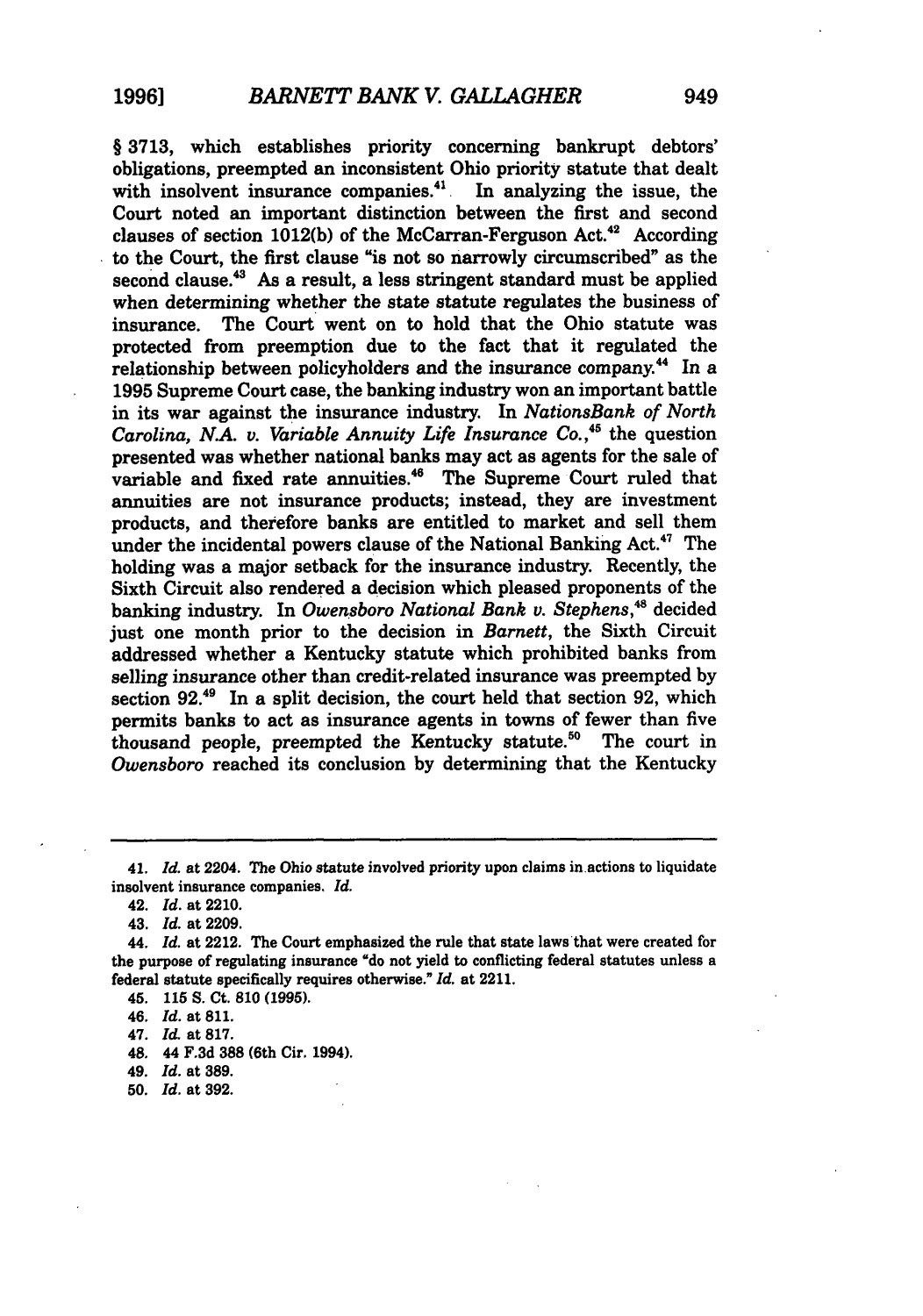statute did not meet the criteria set forth in *Pireno.51* The majority argued that a statute which excludes a person or entity from engaging in an activity is a regulation of the person. $52$  In comparison, a statute which regulates the manner in which an activity is conducted is a statute regulating the activity.<sup>53</sup> The court found that the Kentucky statute fell into the former category, and therefore it did not regulate the business of insurance.<sup>54</sup> As a result, the McCarran-Ferguson Act did not rescue the Kentucky statute from preemption.<sup>55</sup> This decision is in direct conflict with the Eleventh Circuit's decision in *Barnett*.<sup>56</sup>

The McCarran-Ferguson Act provides that "[n]o Act of Congress shall be construed to invalidate, impair, or supersede any law enacted by any State for the purpose of regulating the business of insurance, or which imposes a fee or tax upon such business, unless such Act specifically relates to the business of insurance."<sup>57</sup> In *Barnett*, the court proceeded through a two step analysis in reaching its conclusion that the McCarran-Ferguson Act required that section 92 yield to the Florida statute.<sup>58</sup> First, the court had to determine whether the Florida statute regulates insurance. Second, a determination of whether section 92 specifically relates to insurance was required.<sup>59</sup> The Eleventh Circuit applied the criteria espoused in *Fabes°* in an attempt to establish whether the Florida statute regulated the business of insurance.<sup>61</sup> The Florida statute prohibited insurance agents associated with financial institutions from selling insurance products. $62$  The court focused on the relationship between the insurance company and the policyholder.<sup>63</sup> Particular

**52.** *Id.*

**55.** *Id.* In a well-reasoned dissent, Judge Batchelder argued that the majority had misapplied *Pireno.* The dissent determined that the *Pireno* factors were only relevant to the first clause of the McCarran-Ferguson Act. Furthermore, the dissent applied the more recent decision in *Fabe* which distinguished the first and second clauses of the McCarran-Ferguson Act. Under this analysis, the dissent found that the Kentucky statute's aim was to protect policy holders and was therefore a statute which regulated the business of insurance. Moreover, the dissent determined that section 92 did not specifically relate to the business of insurance, and therefore the Kentucky statute was saved from preemption by the McCarran-Ferguson Act. *Id.* at **394-98** (Batchelder, J., dissenting).

**62.** *Id.* at 634-35.

**<sup>51.</sup>** *Id.*

**<sup>53.</sup>** *Id.*

<sup>54.</sup> *Id.*

**<sup>56.</sup>** 43 F.3d at 637.

**<sup>57.</sup>** 15 U.S.C. § 1012(b).

**<sup>58.</sup>** 43 F.3d at 634.

**<sup>59.</sup>** *Id.*

**<sup>60. 113</sup> S.** Ct. at 2210.

**<sup>61.</sup>** 43 **F.3d** at 634.

**<sup>63.</sup>** *Id.* at **635.**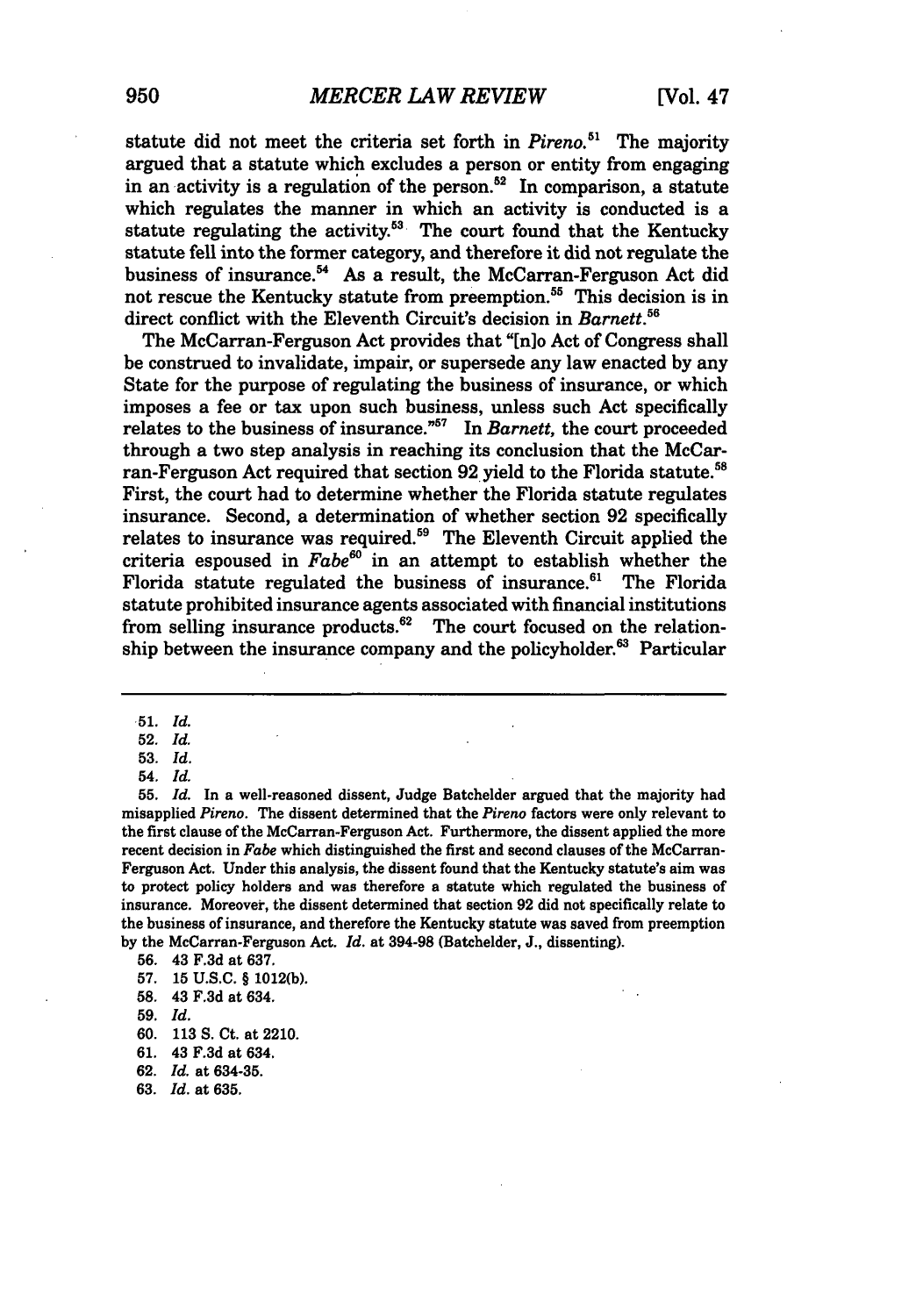emphasis was placed on state court interpretations of the statute and on testimony from the Director of Legal Services for the Florida Department of Insurance in determining that the purpose of the statute involved was to regulate "the insurance-purchasing public at large."<sup>64</sup> Furthermore, the court looked at the abuses that the statute was trying to prevent-coercion, undue concentration of economic resources, and unfair trade practices.<sup>65</sup> Barnett, however, argued that the statute was enacted merely in an attempt to isolate the "independent insurance agents from competition by financial institutions."<sup>66</sup> The court strongly disagreed with this position, maintaining instead that the statute protects policyholders by ensuring that banks remain at arms length and remain objective when conducting transactions with the insurer and the insured.<sup>67</sup> Therefore, the court held that the Florida statute did in fact regulate the business of insurance." Applying *Fabe,* the court opined that state laws which regulate the business of insurance "do not yield to conflicting federal laws unless the federal statute specifically requires otherwise.<sup>"69</sup> At this point, the inquiry centered on whether section 92 specifically required otherwise.<sup>70</sup> In looking at the legislative history, the Eleventh Circuit noted that Congress enacted section **92** in 1916.71 At that time, and for approximately thirty years thereafter, Congress believed that it did not possess the power to regulate the insurance industry. It was not until 1944, in *South-Eastern Underwriters,* that Congress realized that it had the authority to regulate insurance under the Commerce Clause.7' Therefore, when Congress enacted section **92,** it could not have intended to regulate the insurance industry because it believed that it lacked the power to do so.<sup>73</sup> The court concluded that the statute was aimed at the banking industry and not the insurance industry.74 As a result, the court held that section **92** does not specifi-

**67.** *Id.*

**74.** *Id.*

<sup>64.</sup> *Id.* (citing testimony of the Director of Legal Services for the Florida Department of Insurance (R3-69-16)).

**<sup>65.</sup>** *Id.* (construing Glendale Fed. Sav.& Loan Ass'n v. Florida Dep't of Ins., **587** So. 2d 534 (Fla. 1st Dist. Ct. App. **1991)).**

*<sup>66.</sup> Id.* at **636** (quoting Appellant's Brief at **35).**

**<sup>68.</sup>** *Id.*

*<sup>69.</sup> Id.* (quoting *Fabe,* 113 S. Ct. at 2211).

**<sup>70.</sup>** *Id.*

<sup>71.</sup> **Id.**

<sup>72.</sup> **Id.** at 637.

**<sup>73.</sup>** *Id.*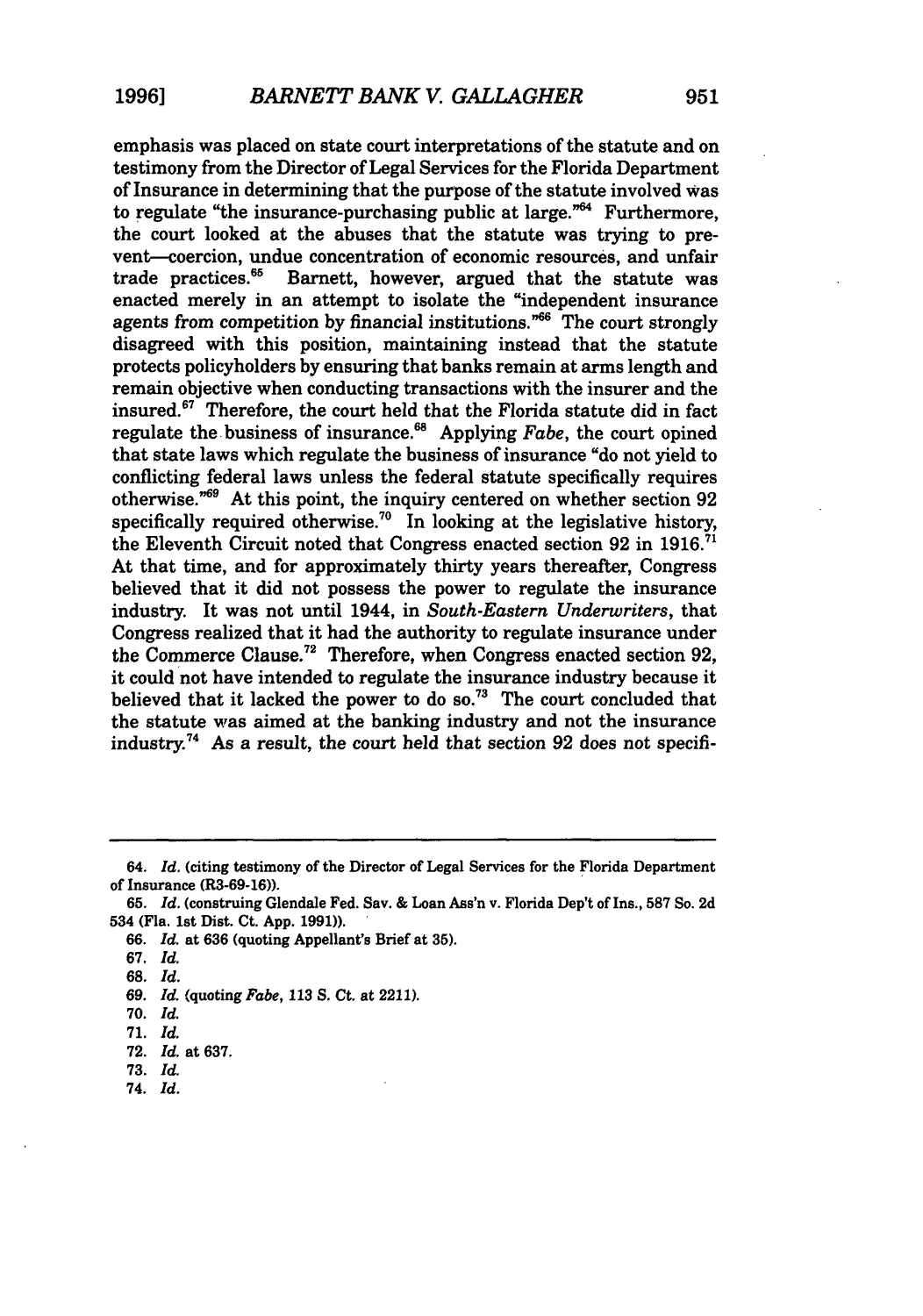cally relate to the business of insurance and therefore it is preempted by the Florida statute by way of the McCarran-Ferguson Act.<sup>75</sup>

The decision in *Barnett* represents a major victory for the insurance industry and appears to lay the foundation enabling a state to prohibit banks from selling insurance even in towns with fewer than five The decision suggests that states still possess extensive authority over the regulation of the insurance industry and may completely prohibit banks from engaging in general insurance activities in their states. However, just one month before the Eleventh Circuit decided *Barnett,* the Sixth Circuit in *Owensboro National Bank v. Stephens*,<sup>76</sup> rendered a decision in direct conflict with *Barnett*. This conflict between the circuits led to the Supreme Court granting certiorari on September 27, 1995.<sup>77</sup> The Supreme Court's decision will have far reaching ramifications on two of the nations largest and most powerful industries. The banking industry maintains that statutes such as Florida's do not fall within the confines of the McCarran-Ferguson  $Act.^{78}$  Their argument is that the McCarran-Ferguson Act was designed to regulate how the insurance industry is conducted.<sup>79</sup> They contend that statutes such as Florida's, however, completely bar entrance into the business of insurance and are not regulating but are merely prohibiting competition. $^{80}$  The insurance industry, however, believes that statutes such as Florida's are necessary for the protection of policyholders.81 The fear is that there will be a loss of arms-length transactions resulting in increased pressure placed on the policyholders, which could lead to improper insurance decisions.<sup>82</sup> If the Supreme Court sides with the insurance companies, the result will be that states will maintain significant flexibility in regulating the insurance industry in their states thereby protecting insurance companies from intrusion into this lucrative arena. However, if the Supreme Court decision favors Barnett, the banking industry will have a firm backing for encroaching even further into the insurance industry. In either situation, the time

**81.** 43 **F.3d** at **635** (referring to testimony of Mr. Shropshire, Director of Legal Services for the Florida Department of Insurance).

**82.** *Id.*

**<sup>75.</sup>** *Id.*

**<sup>76.</sup>** 44 F.3d at 388.

<sup>77.</sup> **116** S. Ct. at **39.**

**<sup>78.</sup>** Jaret Seiberg, *High Court to Rule on Bank Sales of Insurance,* **AMERICAN** BANKER, Sept. **28, 1995,** at 2 (referring to comments made **by** Julia Williams, chief counsel at the Office of the Comptroller of the Currency).

**<sup>79.</sup>** *Id.*

**<sup>80.</sup>** *Id.*